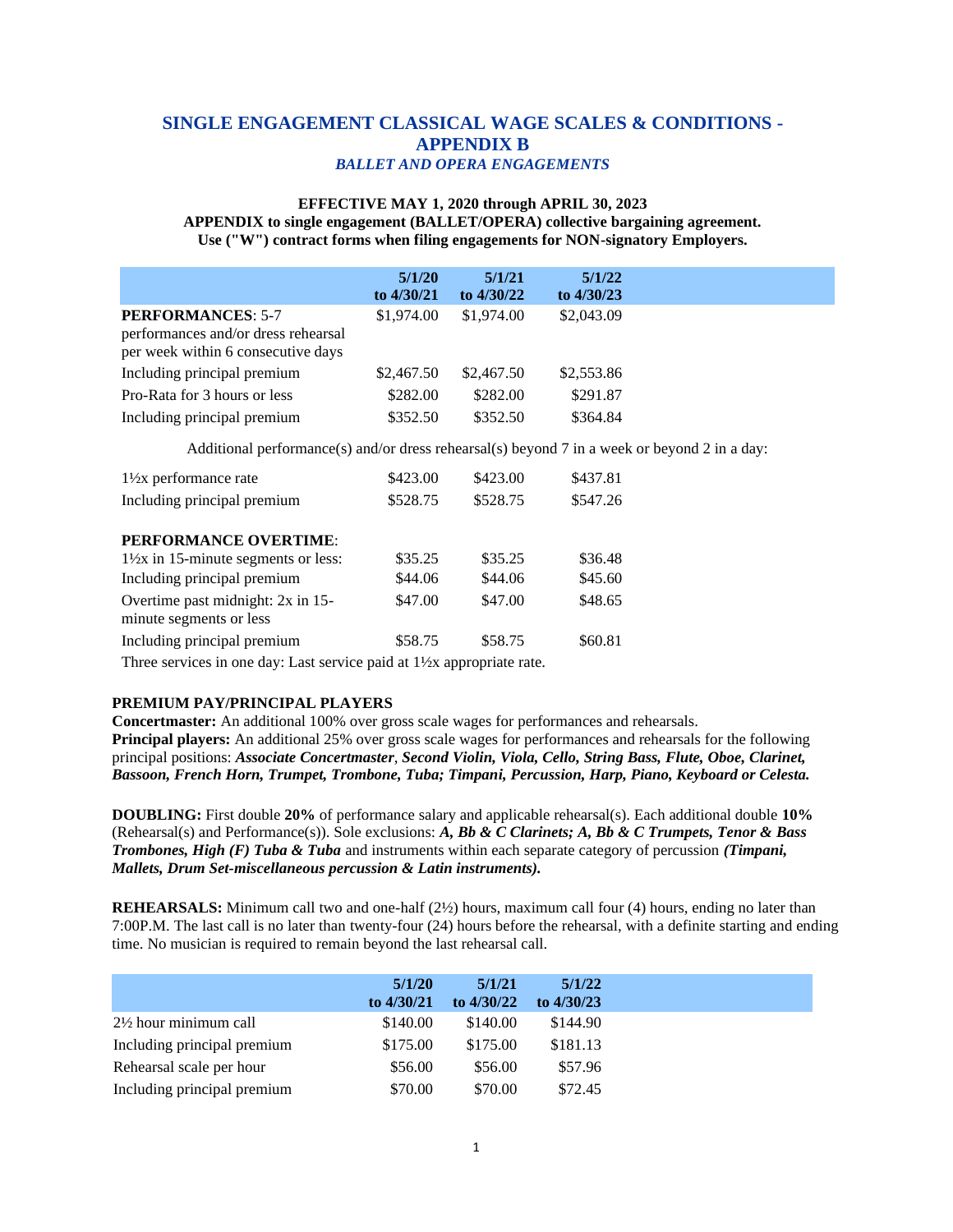| <b>DAY REHEARSAL OVERTIME:</b><br>Overtime past last call, 1½x in 30<br>minute segments | \$42.00  | \$42.00  | \$43.47  |
|-----------------------------------------------------------------------------------------|----------|----------|----------|
| Including principal premium                                                             | \$52.50  | \$52.50  | \$54.34  |
| <b>NIGHT REHEARSAL:</b>                                                                 |          |          |          |
| (ending after $7:00$ P.M.)                                                              | \$282.00 | \$282.00 | \$291.87 |
| Same rate as pro rata performance                                                       |          |          |          |
| Including principal premium                                                             | \$352.50 | \$352.50 | \$364.84 |
| <b>NIGHT REHEARSAL</b>                                                                  |          |          |          |
| <b>OVERTIME:</b> $1\frac{1}{2}X$ in 15-minute                                           | \$35.25  | \$35.25  | \$36.48  |
| segments or less                                                                        |          |          |          |
| Including principal premium                                                             | \$44.06  | \$44.06  | \$45.60  |

**DRESS REHEARSAL:** A dress rehearsal is defined as (1) the last orchestra rehearsal in the pit before a performance of a ballet or opera or (2) any orchestra rehearsals with any dancers of a ballet or singers of an opera during which the curtain is raised and there is a call for the stage crew. Rest breaks may occur between acts, provided they add up to the equivalent of at least 10 minutes per hour.

|                             |  |                                           | 5/1/20<br>to $4/30/21$ | 5/1/21<br>to $4/30/22$ | 5/1/22<br>to $4/30/23$ |
|-----------------------------|--|-------------------------------------------|------------------------|------------------------|------------------------|
| as performance              |  | Dress rehearsal same rate $\&$ conditions | \$282.00               | \$282.00               | \$291.87               |
| Including principal premium |  |                                           | \$352.50               | \$352.50               | \$364.84               |

**SOUND CHECK:** A sound check for one (1) hour or less may be scheduled to take place within the period from one and one-half  $(1/2)$  to one-half  $(1/2)$  hour before the performance (including ten (10) minutes break time). Musicians are required to attend sound checks and shall be paid at the rate of one and one-half  $(1\frac{1}{2})$  times the applicable hourly rehearsal rate. Sound Checks may be scheduled only in the event that no previous rehearsal for that performance has taken place at the performance site.

| 1 hour sound check, $1\frac{1}{2}$ rehearsal | \$84.00  | \$84.00  | \$86.94  |
|----------------------------------------------|----------|----------|----------|
| hour rate                                    |          |          |          |
| Including principal premium                  | \$105.00 | \$105.00 | \$108.68 |
| <b>ON STAGE MUSICIANS:</b>                   | \$80.00  | \$80.00  | \$80.00  |
| Per performance an additional                |          |          |          |

# **CHAMBER MUSIC (12 or fewer musicians)**

**CHAMBER MUSIC PERFORMANCE:** Additional payment to each musician per performance shall vary according to the seating capacity of the Auditorium:

> up to 500 seats 20% of pro rata performance rate 501 to 1500 seats 55% of pro rata performance rate 1501 to 2500 seats 95% of pro rata performance rate 2501 and over 150% of pro rata performance rate

**PREMIUM PAY/PRINCIPAL PLAYERS:** An additional 25% over gross scale wages for performance(s) and rehearsal(s) to any musician who is the sole player on a part.

**CHAMBER MUSIC REHEARSAL:** All musicians to receive 25% premium pay.

**PERSONNEL MANAGER/CONTRACTOR: Non-playing contractor**: Double gross scale wages for all scheduled services of engagement. **Playing contractor**: Double gross scale wages for all scheduled services of engagement in addition to performing wages.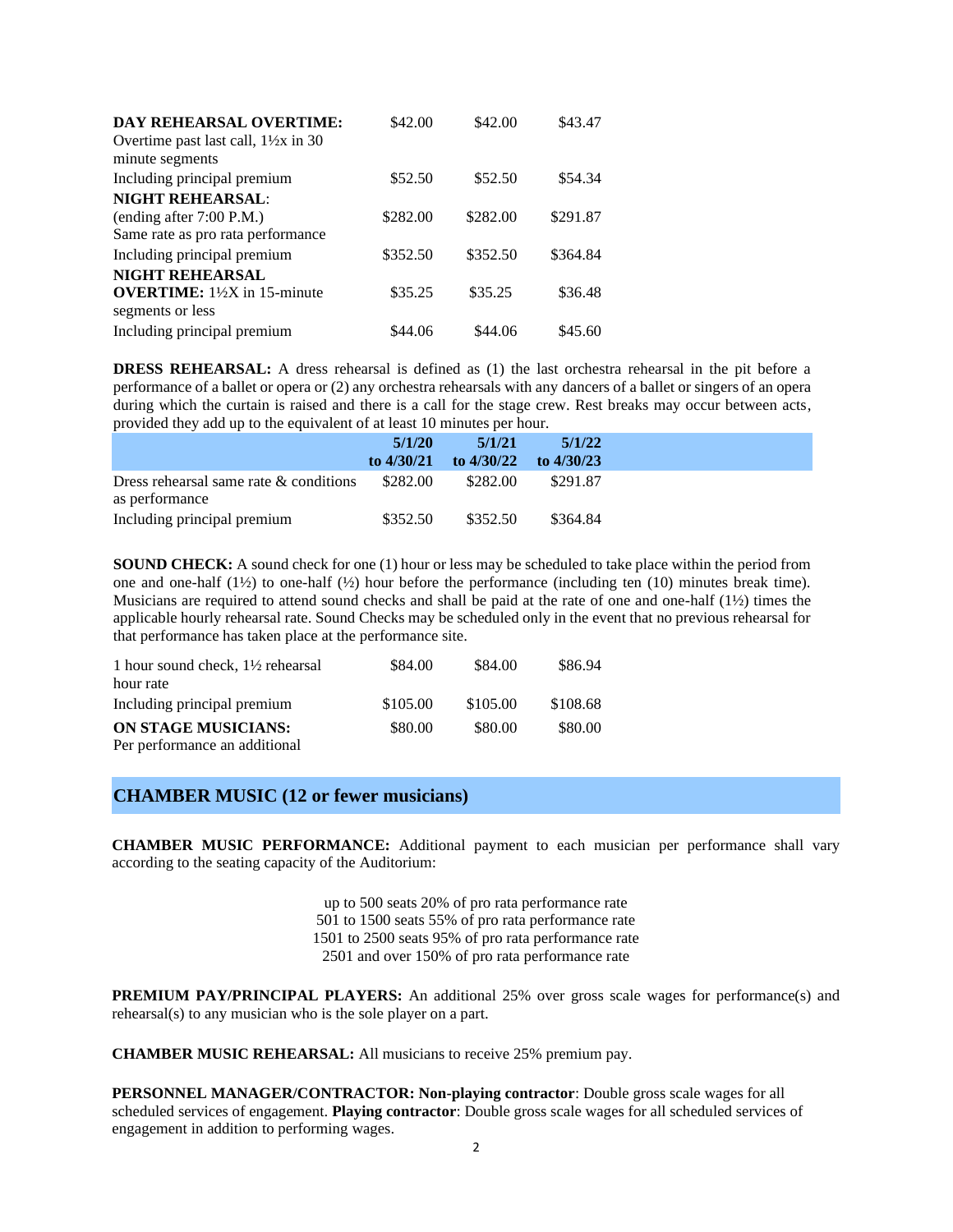**MUSIC PREPARATION SERVICES:** Payments for any music preparation services used in conjunction with engagements performed shall comply with current Local 802 Symphonic Music Preparation Services or General Working Conditions and Price List (non-symphonic), whichever is appropriate.

**LIBRARIAN:** Wages for a **non-playing Librarian** shall be one hundred percent (100%) of gross scale wages and shall include five (5) hours of off-site work. Wages for a **playing Librarian** shall be fifty percent (50%) of gross scale wages, in addition to performing wages, and shall include five (5) hours of off-site work. Additional time beyond five (5) hours of off-site work shall be paid for in accordance with the Local 802 Symphonic Music Preparation Services General Working Conditions and Price List.

**SYNTHESIZER**: A synthesizer shall not be used to replace an acoustic instrument unless the instrument or the player of the instrument is not available and Local 802 received prior notice thereof.

**VIRTUAL ORCHESTRA MACHINE:** The Employer will use only live musicians for all its productions, performances, and rehearsals, and shall not utilize a virtual orchestra machine or any other mechanical device except upon the express written consent of Local 802.

## **RECORDINGS:**

A. Dance performances shall be performed with live music except those ballets in which a unique recorded musical performance is an integral part of the ballet or the sound of the music cannot be produced by an orchestra. In the event that unusual circumstances exist which are not covered by the aforesaid exceptions, at its sole discretion the Executive Board may grant additional exceptions.

B. No part of the engagement shall be recorded, reproduced or transmitted from the place of service in any manner or by any means whatsoever, in the absence of specific written agreement with Local 802 and the American Federation of Musicians relating to and permitting such recording, reproduction, or transmission.

C. In the event a recording is made in the absence of such a prior written agreement or such recorded music is used for any purpose other than provided for in a written agreement without the prior written consent of Local 802 and the American Federation of Musicians, the Employer shall pay all musicians who performed the engagement, and/or any music preparation personnel who performed services used in the making of such recording, two hundred percent (200%) of the applicable wage scale and fringe benefits provided for in the applicable American Federation of Musicians agreement, per each infraction, within one week of notice to the Employer by Local 802 of the infraction.

D. An Employer may request from the Local 802 Concert Department the right to make an archival recording upon becoming signatory to the Archival Recording Agreement. All such requests shall require two (2) weeks advance notice to Local 802 by the Employer.

|                                                                                                                                                                      | 5/1/20<br>to $4/30/21$ | 5/1/21<br>to $4/30/22$ to $4/30/23$ | 5/1/22 |
|----------------------------------------------------------------------------------------------------------------------------------------------------------------------|------------------------|-------------------------------------|--------|
| <b>PENSION CONTRIBUTIONS:</b> To be paid on total<br>gross scale wages (which include performances,<br>overtime, rehearsals, mileage, doubling and all<br>premiums): | 19.18%                 | 19.18%                              | 19.18% |

**\*** This rate is inclusive of the AFM & EPF Supplemental Contribution required by the Rehabilitation Plan

The Employer adopts the American Federation of Musicians and Employers' Pension Fund Rehabilitation Plan adopted by the Board of Trustees of the Fund on April 15, 2010, including all contribution schedules, which is incorporated by reference into and made a part of this Agreement. The current rehabilitation schedule requires pension contribution 19.18%, such rate of contribution to be reviewed by the AFM-EPF as of June 6, 2018.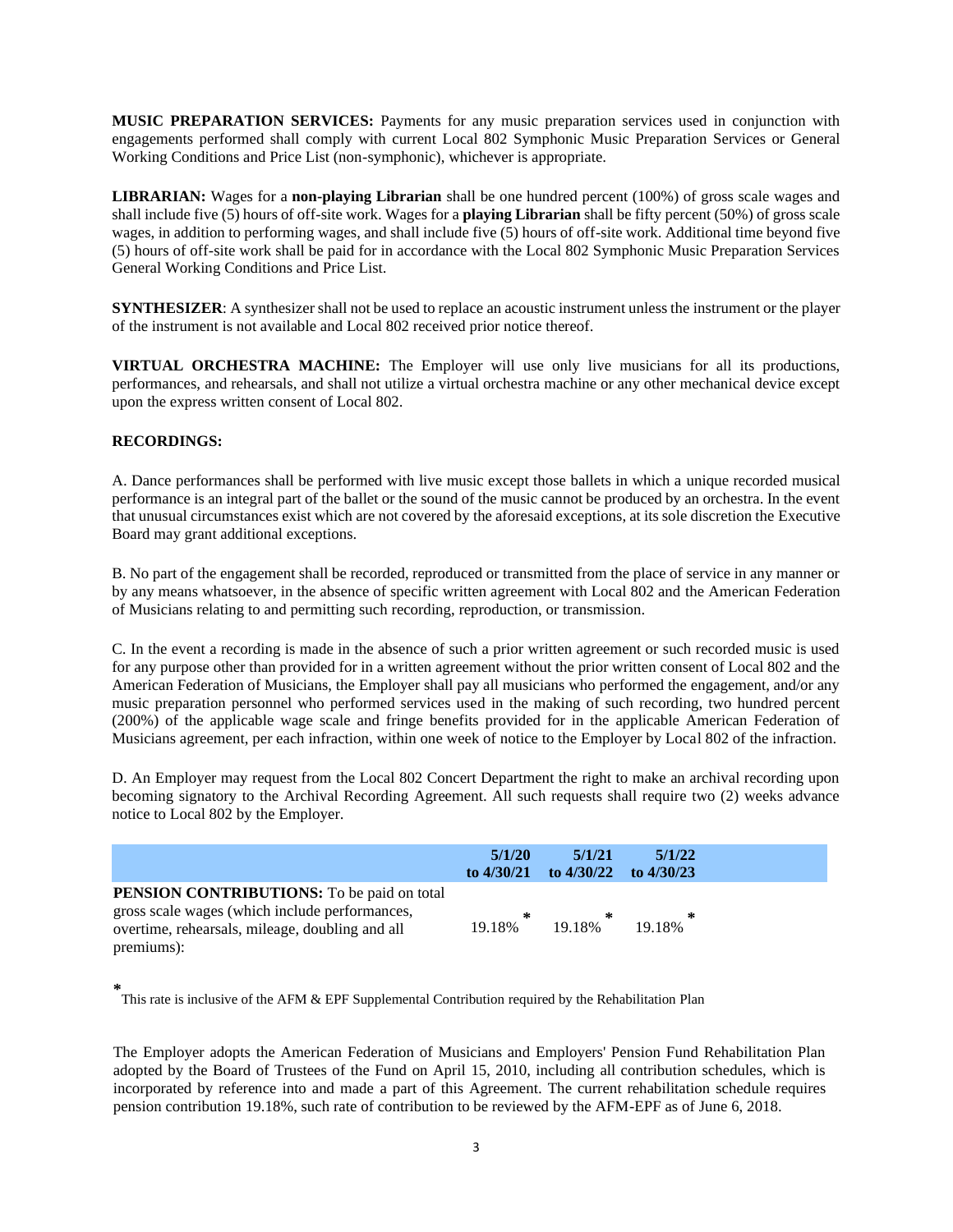|                                                                            | 5/1/20<br>to $4/30/21$ | 5/1/21<br>to $4/30/22$ to $4/30/23$ | 5/1/22    |
|----------------------------------------------------------------------------|------------------------|-------------------------------------|-----------|
| <b>HEALTH BENEFITS FUND:</b><br>Per musician each performance              | \$55.00                | $$59.13*$                           | $$60.20*$ |
| PLUS per musician each rehearsal                                           | \$20.00                | $$21.50*$                           | $$22.58*$ |
| Weekly performance maximum per engagement<br>(based on 7 consecutive days) | \$200.00               | \$215.00                            | \$215.00  |

#### *Contribution rates may increase if the eligibility rates for Plan A or Plan B increase.*

*\*Inclusive of the 7.5% increase mandated by the Local 802 Musician's Health Fund Recovery Plan A effective for the coverage period beginning March 1, 2021.*

The Employer agrees to be bound by the Agreement and Declaration of Trust establishing the Local 802 Musicians Health Fund, as it may be amended from time to time, which is incorporated by reference into and made part of this Agreement.

**CARTAGE:** When there is more than 1 service in a day, and where there is a secure place for instrument storage, only 1 round trip will be paid except where the time between services exceeds 5 hours, and the musician actually transports his/her instrument(s) between services.

#### **For transporting eligible instrument(s) per round trip each session for the following:**

|                                                                                      | 5/1/20<br>to $4/30/21$ | 5/1/21<br>to $4/30/22$ to $4/30/23$ | 5/1/22  |
|--------------------------------------------------------------------------------------|------------------------|-------------------------------------|---------|
| Cello, Bass & Contrabass Clarinet, Bassoon &<br>Contrabassoon, Baritone Sax and Tuba | \$27.30                | \$28.15                             | \$29.00 |
| Double Bass                                                                          | \$44.80                | \$46.15                             | \$47.50 |

**ACTUAL COST OF CARTAGE:** Harp, Timpani, Harpsichord, Vibraphone, Xylophone, Marimba, Bass Drum, Celesta, & other comparably bulky instruments.

| <b>MILEAGE:</b> Mileage for Nassau & Suffolk Counties, & beyond Local 802's jurisdiction: |       |       |     |
|-------------------------------------------------------------------------------------------|-------|-------|-----|
| $D_{\alpha\mu}$ nound the Eight $25$ miles from Columbus Cinelat                          | 01600 | 01600 | 01C |

| Per round trip: First 25 miles from Columbus Circle: | \$16.00 | \$16.00 | \$16.00 |
|------------------------------------------------------|---------|---------|---------|
| Each additional 25 miles or less:                    | \$11.00 | \$11.00 | \$11.00 |

*Mileage must be paid even if transportation is provided.*

#### **SERVICE CONDITIONS:**

**Definition of Service**: For the purpose of the Single Engagement Ballet & Opera Agreement the term service shall be defined as including rehearsal, sound check or performance.

**Rehearsals:** Each rehearsal must be called with a definite starting and ending time. No Musician is required to remain after the last call (no less than 24 hours' notice). However, musicians asked to remain longer than the last call, and who elect to remain, shall be paid  $1\frac{1}{2}$  times the rate(s) applicable to that rehearsal for any and all time over the last rehearsal call.

## **REST BREAKS:**

(1). **Rehearsals:** Five (5) minutes for each one-half (½) hour of a rehearsal shall be set aside for breaks; there shall be at least 25 minutes break in a 2½ hour rehearsal and 30 minutes break in a 3-hour rehearsal. No rehearsal shall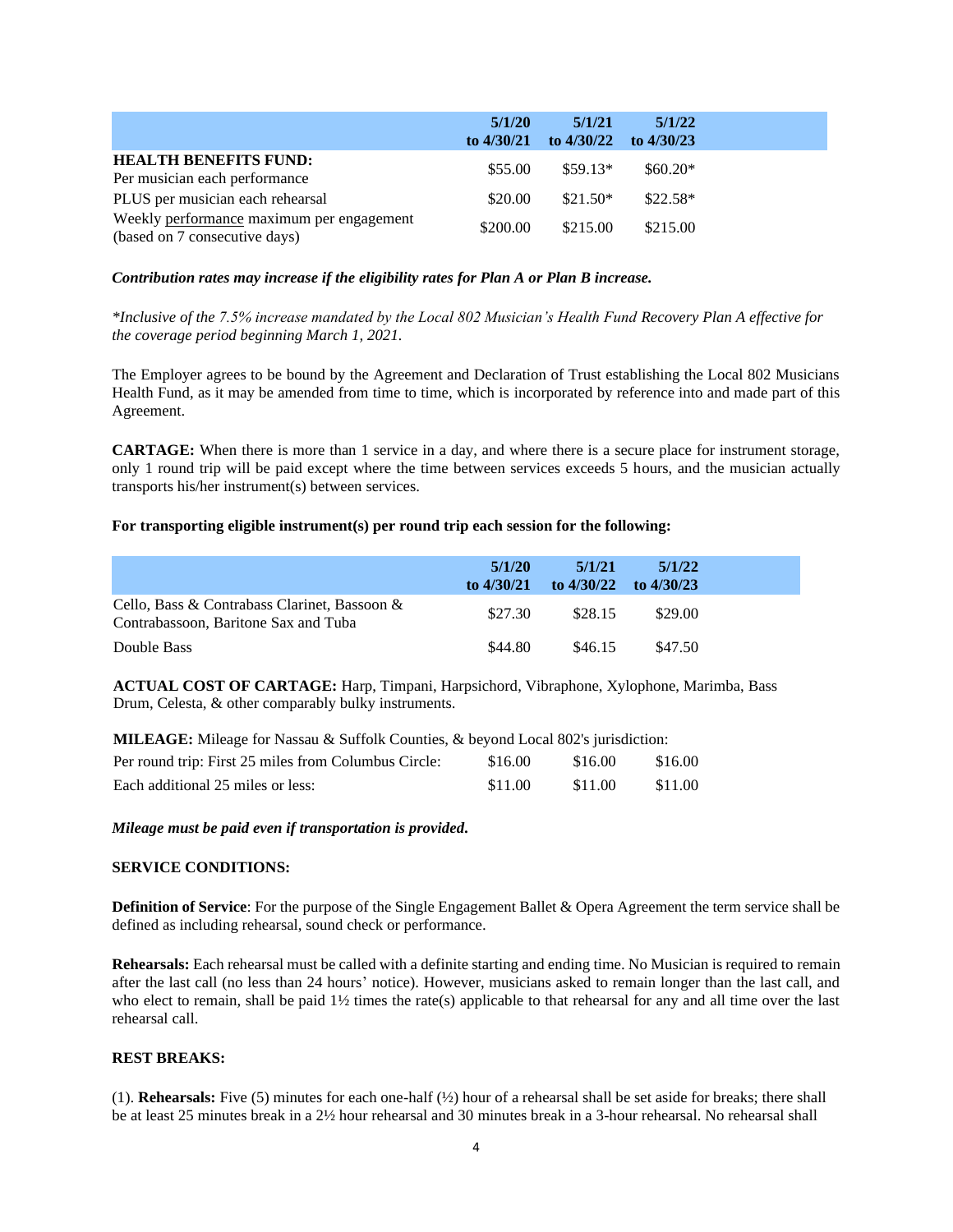end with a break without the approval of a majority of the Orchestra. No break at the beginning of a rehearsal shall exceed ten (10) minutes.

(2). **Breaks Generally (Including Rehearsals):** Musicians shall not be required to rehearse without a break for more than 75 minutes; provided; however, that musicians may be required to play for up to 1½ hours without a break if the performance time of a movement exceeds 1¼ hours. No break shall be for less than 10 minutes away from the stand. No rehearsal can begin with more than a 10-minute break.

(3). Breaks in performance may be no less than 20 minutes**.**

(4). **Number of Services and Cumulative Time of Services Per Day:** There shall be no more than 2 services in any one day pertaining to the same program, and in no event shall more than 6 hours of rehearsal of the same program be required in any 1 day.

(5). **Services Beyond Six (6) Consecutive Days:** Any service taking place on a 7th consecutive day or beyond must be paid at  $1\frac{1}{2}x$ .

**PERSONAL LEAVE**: Musicians who have been engaged for a series of ballet/opera performances will be granted leave for illness or childbirth.

**AUDITIONS:** Unless expressly agreed otherwise by Local 802 and the Employer, auditions shall not be a condition of employment for musicians covered by this Agreement at any time during its term.

**CANCELLATION**: At least seven (7) days' notice of cancellation of any service must be given or full payment thereof is immediately due.

**DISMISSAL:** No musician, once engaged, shall be discharged except for just cause.

**RUNOUTS**: Negotiated on a case-by-case basis; contact the Concert Department.

**TOURS:** Negotiated on a case-by-case basis; contact the Concert Department.

# **WHEN FILING ENGAGEMENTS, THE FOLLOWING SECTION IS APPLICABLE TO PERSONNEL MANAGERS/CONTRACTORS**

## **NON-SIGNATORY STATUS:**

When filing contracts for Employers that are not signatory to a separately negotiated collective bargaining agreement with Local 802, a ("W") contract form signed by the Employer and accompanied by an initialed copy of the Ballet/Opera Wage Scales and Conditions must be filed with the Local 802 Concert Department prior to the engagement.

## **LEGIT 802 INC:**

Upon filing a ("W") contract form with the Local 802 Concert Department, Employers may utilize LEGIT 802 INC., Local 802's Paymaster Payroll Service.

**ELECTRONIC FILING:** All contract information should be filed electronically.

LATE PAYMENT PENALTY: All payments, including benefit contributions to musicians, must be made no later than ten (10) business days after the end of a service set. No late payment penalty shall be due on payments made within two (2) business days thereafter. For any payments made during the next ten (10) calendar days, two percent (2%) of the total amount due shall be added as a late payment penalty; an additional one percent (1%) shall be added